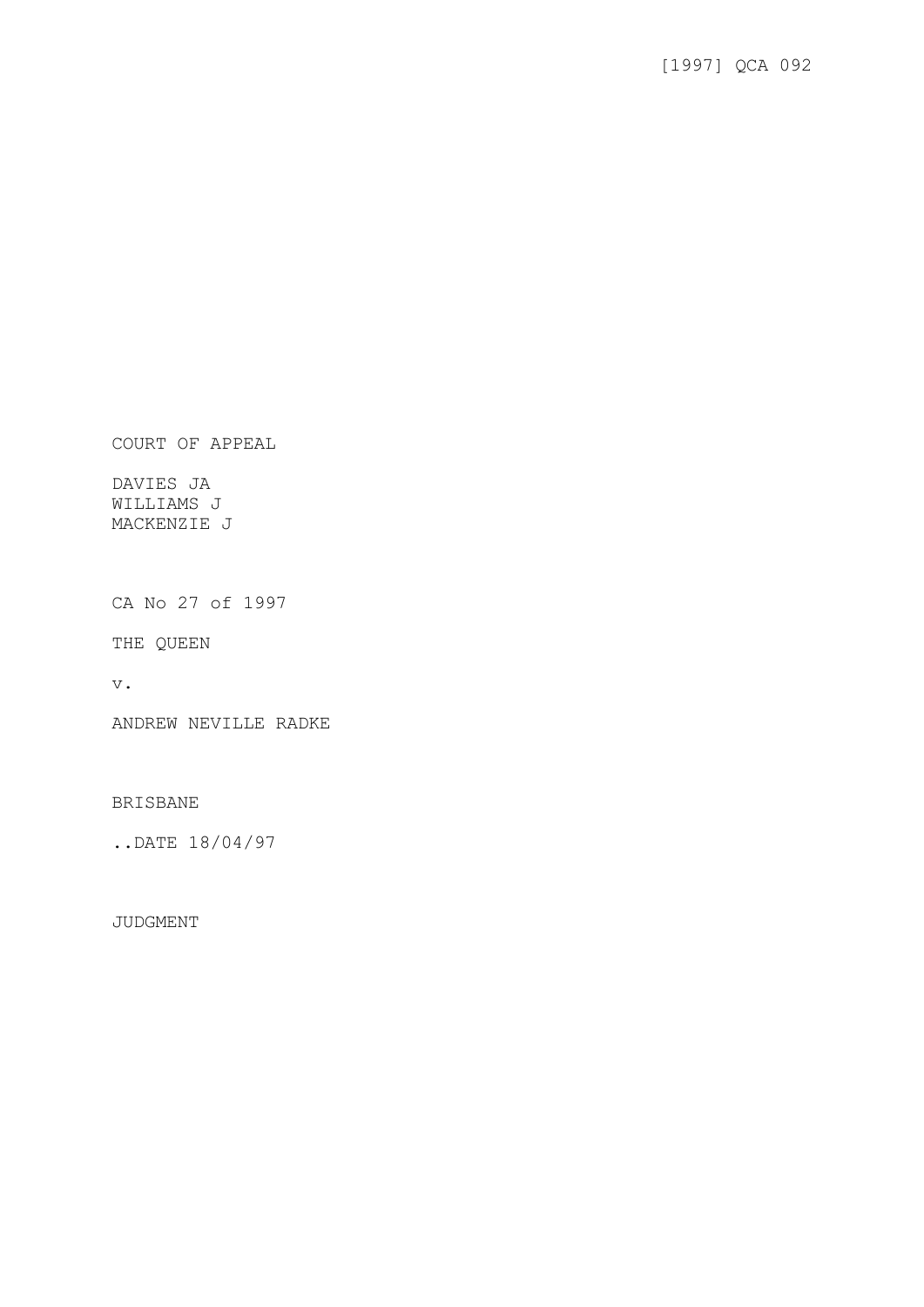WILLIAMS J: The applicant pleaded guilty in the District Court to assault occasioning bodily harm in company and stealing from the person. He seeks leave to appeal against the sentence that was imposed.

He was sentenced to three months' imprisonment to be followed by three years probation with respect to the assault occasioning bodily harm in company and given one months' imprisonment concurrent with respect to the stealing. The applicant is now aged 19 years; he was aged 18 at the time of the offence. He had no prior criminal history.

The offence occurred on 17 September 1996. It would appear that on that night the applicant, with a group of at least four other young people, went to a hotel and there met the complainant who previously had been a stranger to those in the group. The complainant was playing pool and apparently there was some conversation between he and members of the group about, firstly, betting on a game of pool, and then betting on a beer sculling competition.

Though words were used which appeared to indicate that a bet had been made the complainant had no money to support the bet and, apparently, left the hotel in an endeavour to find an automatic teller machine from which he could withdraw some cash. He was apparently unsuccessful in doing so.

The applicant and three of his companions had followed the complainant when he went to the ATM machine. When the complainant was unsuccessful in obtaining money, that apparently

2 JUDGMENT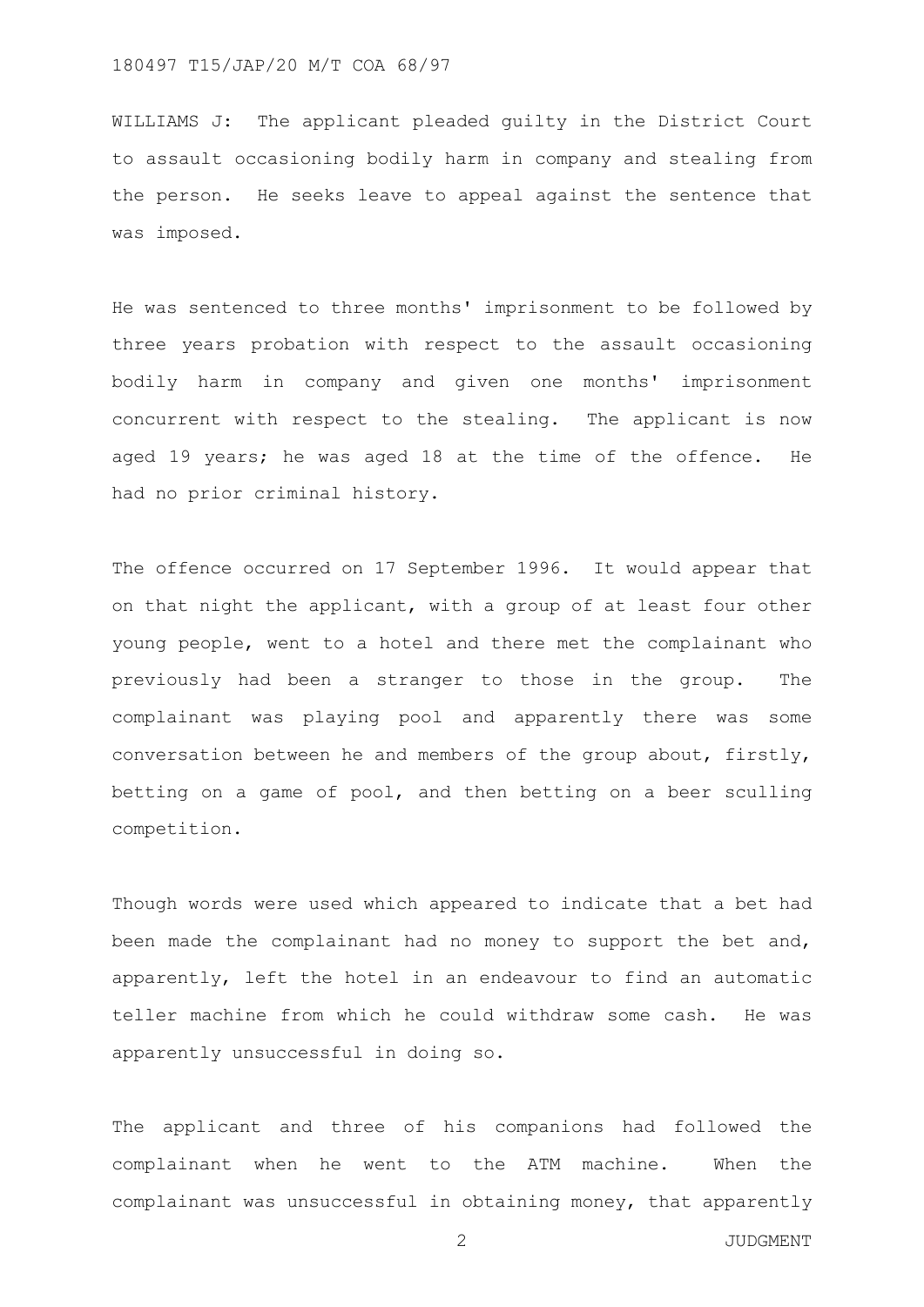led to the applicant, and others in the group, ridiculing the complainant. There were various verbal exchanges as the group walked along the street in Toowoomba.

The basis upon which the sentencing Court proceeded was that arising out of that verbal interchange the complainant struck the applicant a blow to the back of his head. That was followed by an assault by a person named Scott Grant on the complainant. There were two independent witnesses to the events which occurred but because of their distance from the scene and because of the fact that there were some five men, in all, involved in the melee it was rather difficult for them to be certain as to who delivered what blow. Certainly, those independent witnesses saw punching and kicking, including kicking of a person lying on the roadway.

The applicant was interviewed by police and in the course of that interview he said, and I quote from different parts thereof: "We started walking back and I was just mouthing off at him and

- saying that you can't back up your bets and stuff like that and then the other boys came up and they were walking with us and we were just giving him a bit of a hard time and then he just hit me in the back of the head so I just got right into him."
- "Scott" that is Scott Grant "just ran across and he started hitting him, you know."

And then a little later on:

"They were out in the middle of the road and, like, Scott knocked him down and then I came across and kicked him in the head."

In answer to a question, "How many times did he kick him near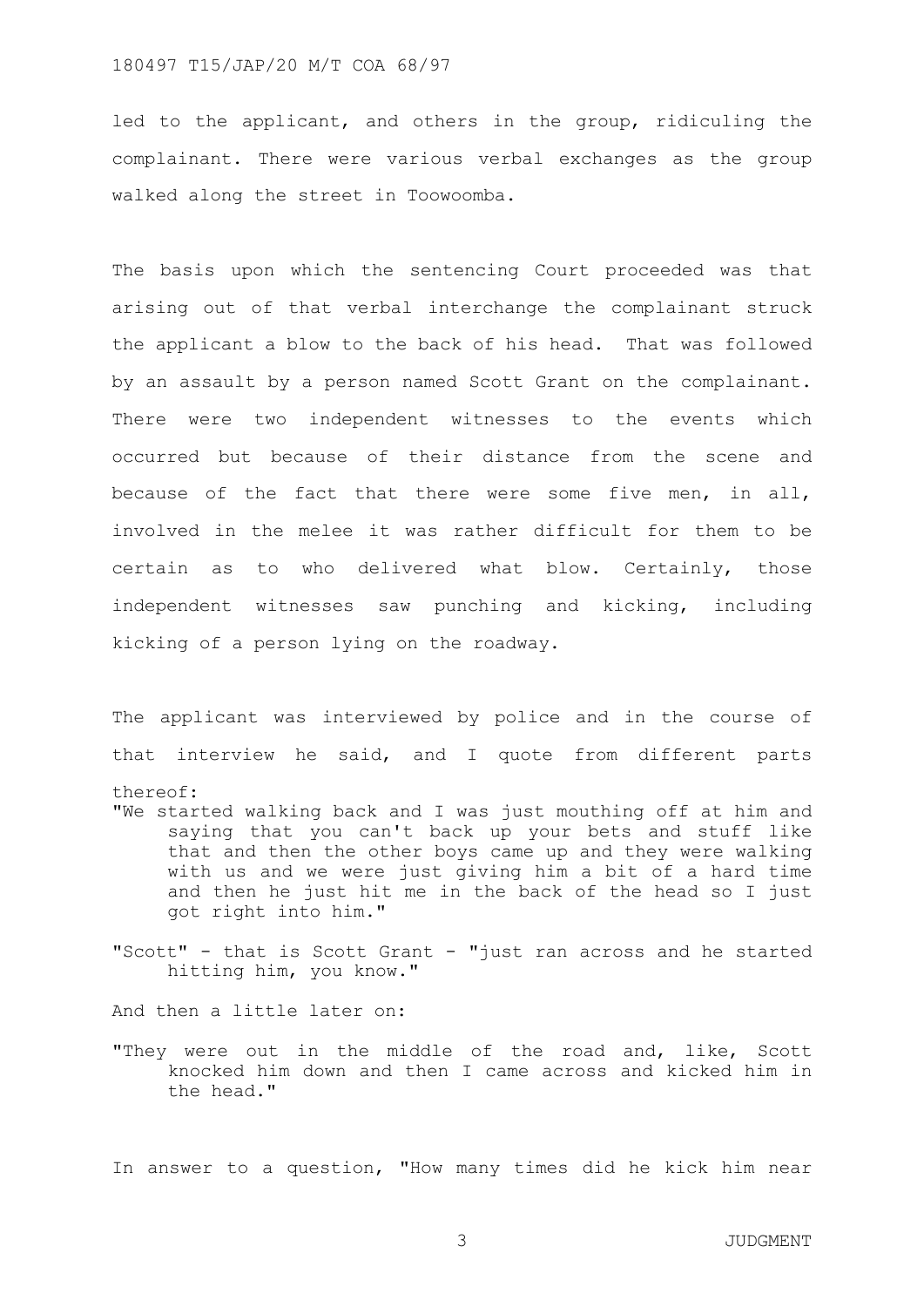the left ear?" he answered, "Twice." He also indicated, quite categorically, that the complainant was conscious when initially knocked to the roadway by Scott Grant and it was his kicks which knocked him out. He then said that he rolled the complainant over and took his wallet.

They were the clear facts on which the Court was called upon to pass sentence. It should be noted that the person Scott Grant pleaded guilty in the Magistrates Court to a charge of bodily harm and was fined \$750. What makes the offence committed by this applicant particularly serious is that it did involve kicking a man, who had been previously knocked to the ground, in the head with, at least, sufficient force to render him unconscious.

It is an aggravating circumstance that it occurred whilst the complainant was in company and it is also an aggravating circumstance that upon rendering the person unconscious the applicant then stole the wallet.

However, it has to be said that there are mitigating circumstances in favour of the applicant. He was a young man with no previous convictions and therefore the sentencing Court was called upon to determine whether or not there was any other sentence than imprisonment which was appropriate in all the circumstances.

As I have already said the applicant was aged 18, had no criminal history, cooperated fully with the police and made full admissions. It was the admissions which enabled the charge

4 JUDGMENT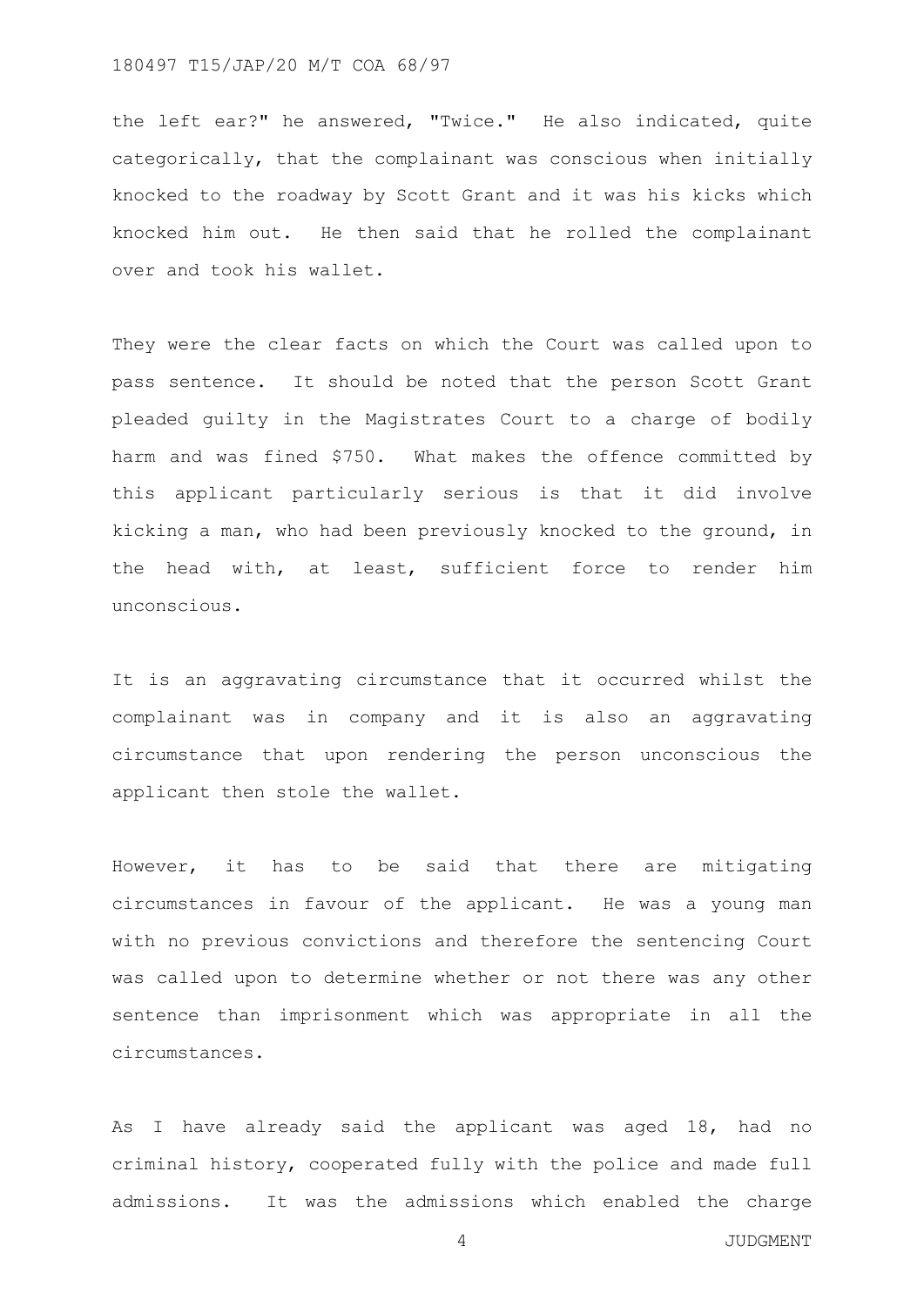against him to be defined with precision. There was an early plea of guilty.

I should also record that the applicant served 13 days in custody before being released on bail on 4 February 1997. Taking everything into account I am of the view the learned sentencing Judge erred in considering that there was no other sentence that was appropriate in the circumstances than one involving custody.

It was, as I have said, a vicious and cowardly attack, but bearing in mind the sentence imposed on Scott Grant, and bearing in mind the matters personal to the applicant to which I have referred, I am of the view that there was little, or no point, in requiring this applicant to serve a period of actual custody in a prison.

In my view, all relevant sentencing principles would be satisfied if, with respect, to the offence of assault occasioning bodily harm in company the applicant was sentenced to three months' imprisonment to be served by way of an intensive correction order; that is the way in which this matter should be dealt with.

So far as the offence of stealing from the person is concerned I am of the view that the appropriate order would be two years probation. As the applicant has consented to the three years probation which is a part of the existing sentence I would assume that consent thereto applies to the two years probation that I would impose.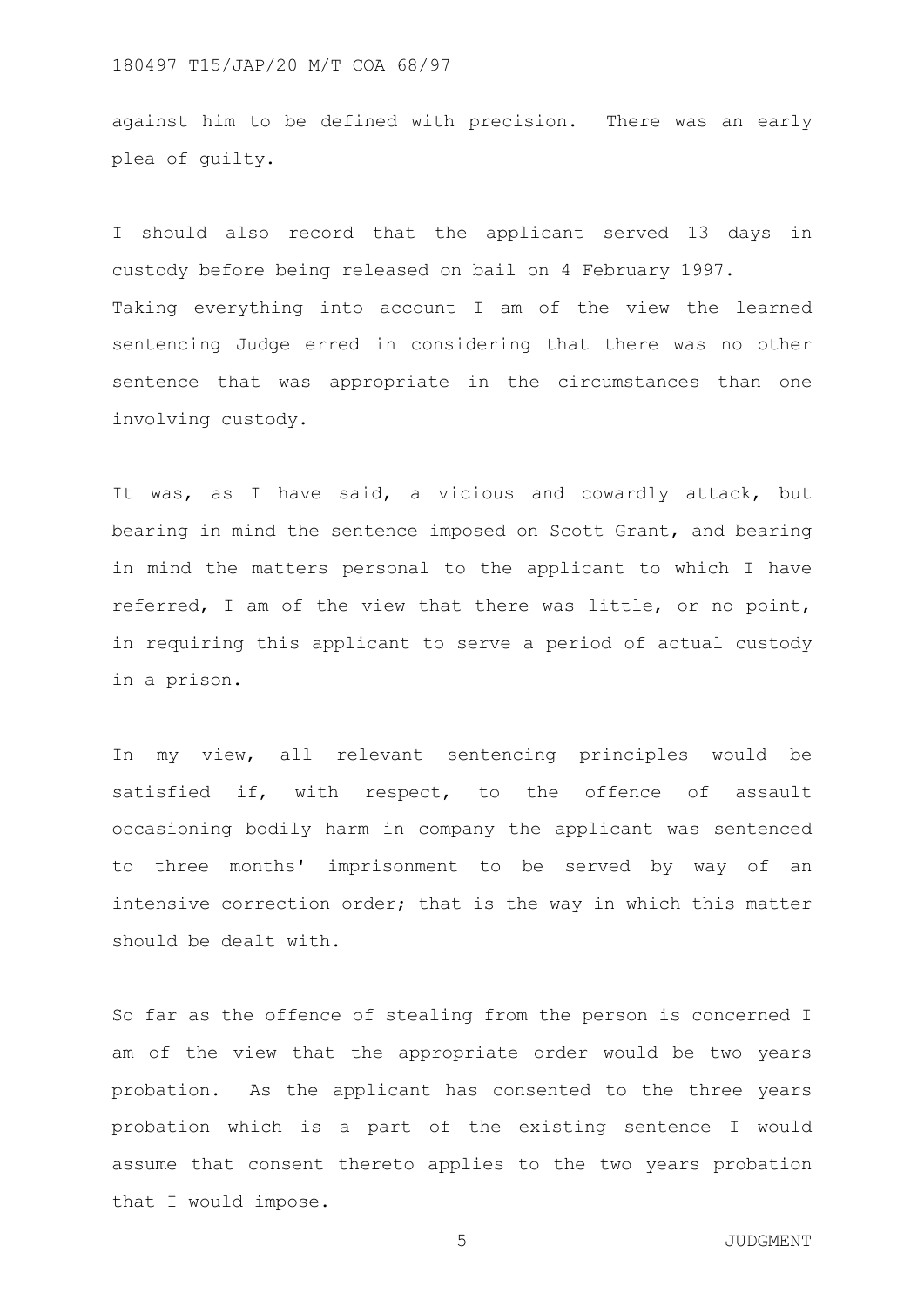I therefore grant the application for leave to appeal against sentence, allow the appeal and in lieu of the sentences imposed in the District Court order that the applicant, on the charge of assault occasioning bodily harm in company, be sentenced to three months' imprisonment to be served by way of an intensive correction order and that three months intensive correction order should date from today. On the charge of stealing from the person I would place him on probation on the usual terms for a period of two years.

DAVIES JA: I agree.

MACKENZIE J: I agree.

DAVIES JA: The orders are as indicated.

WILLIAMS J: Is there something, Mr Martin?

MR MARTIN: There are formalities that flow from an intensive correction order, Your Honour. Section 116 requires the Court to explain it to the offender. Section 117 requires him to agree to it. I do not know that my friend has instructions.

DAVIES JA: Well, we cannot make those orders at this stage. We can agree upon those reasons subject to his agreement and you could obtain that agreement for us and we would then make the orders when that agreement is obtained.

MR HAMLYN-HARRIS: Yes, and I could undertake to explain what is necessary for the Court to explain on behalf of the Court.

DAVIES JA: Does it say the Court has to explain it or it just say explain to him?

MR MARTIN: No. It says the Court must explain or cause to be explained. So, I can explain it.